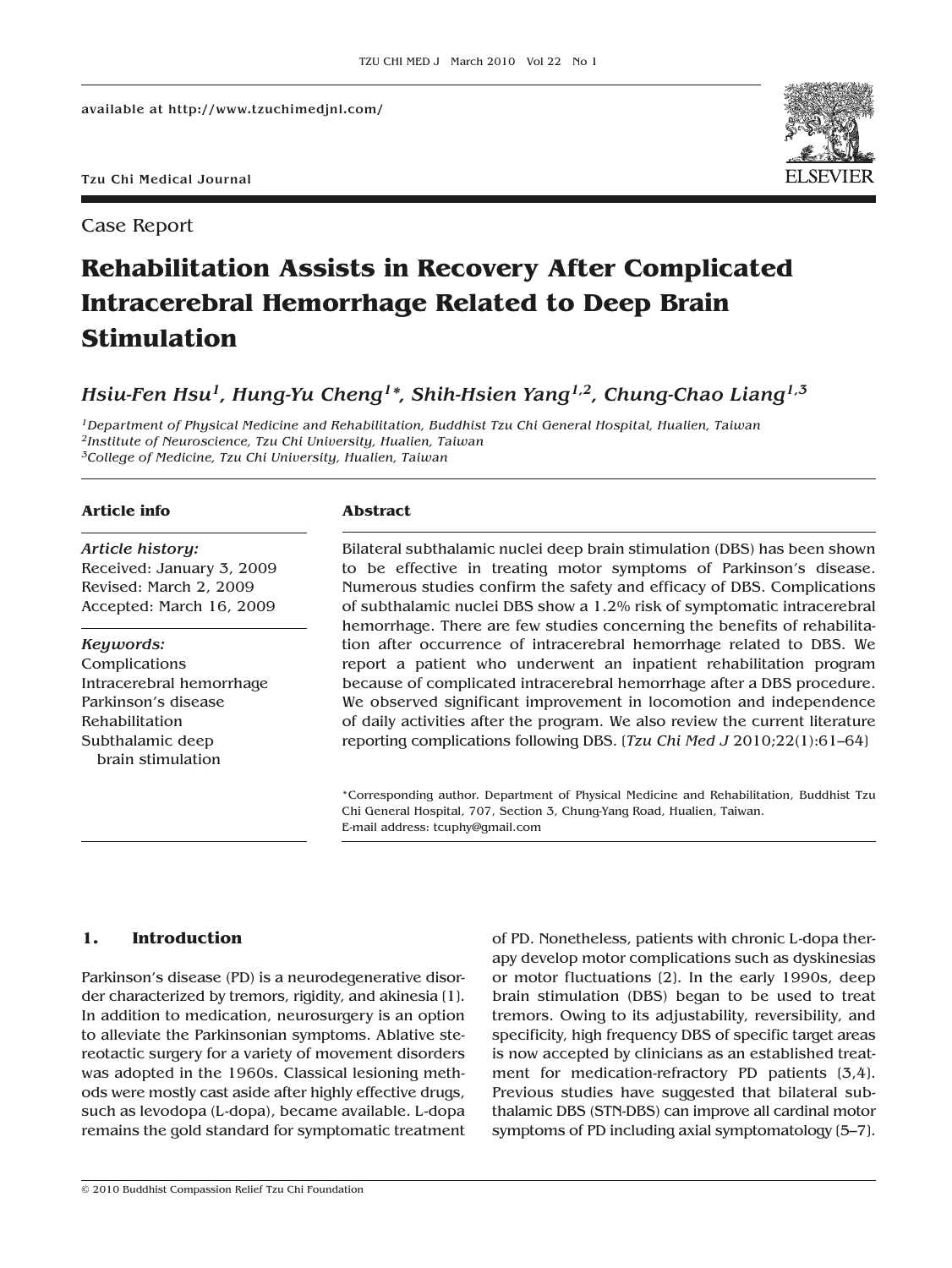Although the procedure is relatively safe for all indicated patients with PD, several centers have reported complications related to DBS procedures [8]. The risk of hemorrhage following stereotactic surgery ranges from 0.6% to 2.1% in previous reports [8–11]. However, few studies have investigated the outcome and benefits of rehabilitation for complicated intracranial hemorrhage related to the operation of STN-DBS. We report, for the first time, a patient's rehabilitative gains after complicated intracranial hemorrhage related to the DBS procedure in Taiwan, and review reports in the current literature on complications and prognosis after the procedure.

# **2. Case report**

A 62-year-old man was diagnosed with PD 12 years ago. He also suffered ischemic heart disease and underwent percutaneous coronary angioplasty in 2002. No antiplatelet or anticoagulation agents were given for his ischemic heart disease. He did not have a history of diabetes mellitus or hypertension. The initial presentation of PD included right hand clumsiness, micrographia, resting tremor, rigidity and bradykinesia. These symptoms had involved both hands for the past 9 years. For the past 8 years, it had been difficult for the patient to swallow solid food. He also had obvious amentia demonstrated by memory loss in the previous 1–2 years.

Because the patient suffered these typical PD symptoms, he had taken L-dopa for the past 10 years. Initially, he benefited from a low dosage of L-dopa therapy, and the long duration of therapy allowed him to perform his daily activities independently. However, his disease progressed, and the L-dopa dose was progressively increased to control his symptoms. Unfortunately, he demonstrated a marked "wearing-off" phenomenon, and the effect of the anti-Parkinsonian medication was not maintained for more than 3 hours. Side effects of L-dopa, including auditory hallucinations and constipation, were reported by the patient. He also had obvious difficulty in performing his daily activities and ambulation, which was caused by the progression of the PD. For example, he could only perform daily activities for 30 minutes after taking his medicine every morning. Owing to the progression of his PD and his intolerance to the side effects of current pharmacological therapy, he was admitted to our neurosurgical ward for DBS implantation. Three days later, preoperative brain computed tomography for navigation showed no active lesion. STN-DBS insertion was performed and 7 hours later, the patient's score on the Glasgow Coma Scale progressed from E1VtM4 to E3VtM6. Right hemiparesis in the patient was found by a neurosurgeon 7 hours after this operation. Manual muscle tests of both the right upper and



**Fig. 1 — Axial computed tomography of the brain shows acute bleeding in the left cerebral peduncle.**

lower limbs were graded 2. Emergency brain computed tomography showed hemorrhage at the tip of the left electrode in the left cerebral peduncle (Fig. 1). The neurosurgeon prescribed mannitol to reduce intracranial pressure. Because of the right hemiparesis, an inpatient rehabilitation program, including passive range of motion, stretch exercises, posture training, and muscle strengthening exercises, was started 1 week later.

Approximately 1 month later, the patient was transferred to our rehabilitation ward. Initially, he needed minimal assistance to stand up and transfer from the bed to the wheelchair. Poor standing balance and endurance were also noted. His inpatient rehabilitation program included daily physical therapy and occupational therapy. The rehabilitation focused on improvement of his muscle strength, ambulatory endurance, and stair climbing. The initial evaluation of his Barthel index score was 45. DBS remained turned off during this hospitalization. After 2 weeks of rehabilitation, the patient's Barthel index score advanced to 55, and manual muscle tests of both the right upper and lower limbs were graded 4. At discharge from our rehabilitation ward, he could walk more than 10 meters with his walker. He could also climb two flights of stairs independently with supervision. He was discharged from the inpatient rehabilitation program after 15 days, when he had almost reached his initial rehabilitation goals. After his condition became stable, approximately 1 month later, he returned to our neurosurgical ward for a battery implantation and modification of his medication regimen and stimulator programming.

### **3. Discussion**

DBS subthalamic nuclei surgery performed by experienced teams has a low risk of severe complications.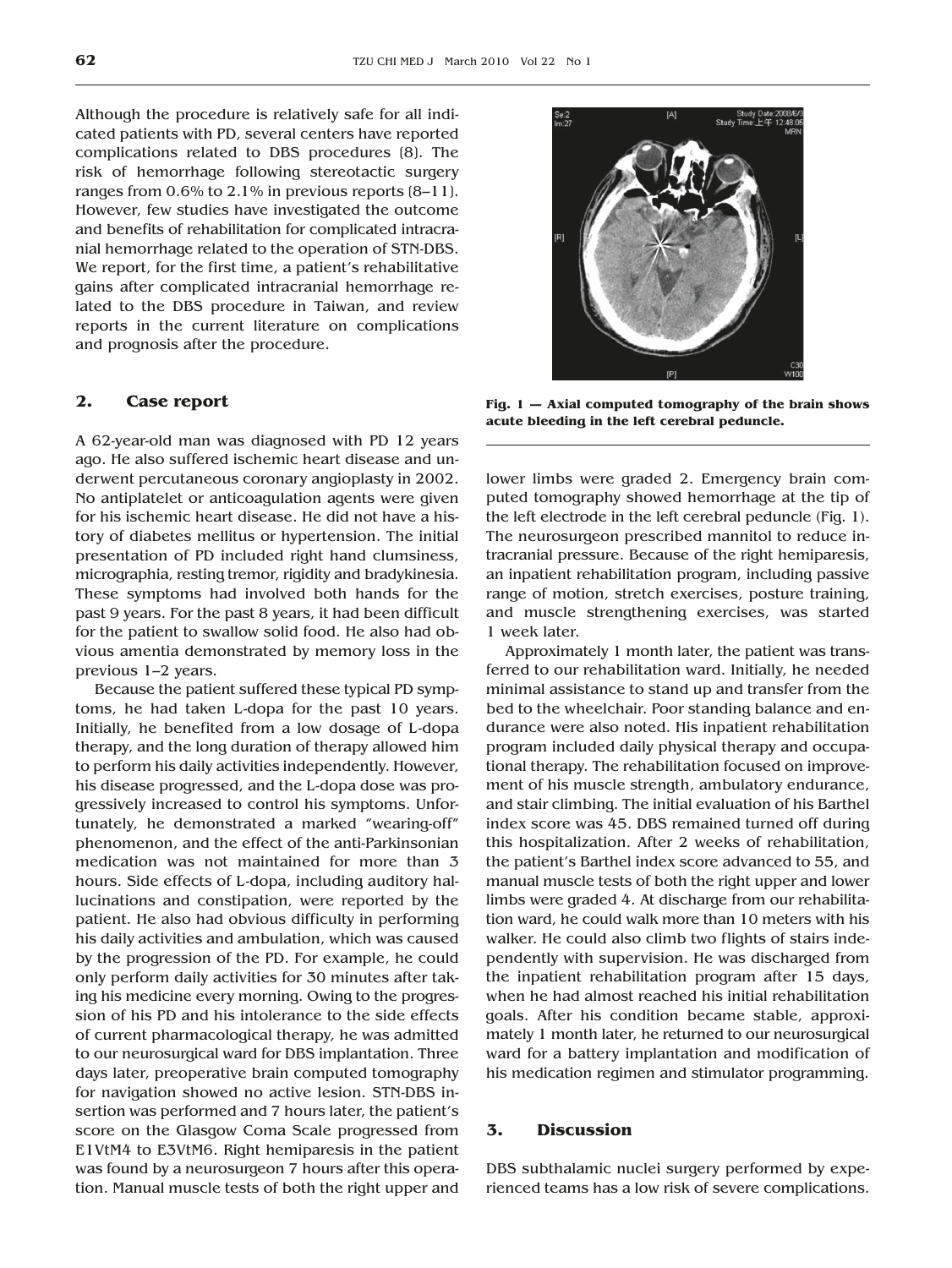The mortality rate in this type of surgery can reach up to 1.8% [12]. This mortality rate might be related to bleeding and the number of tracts made during the neurological exploration [13].

Complications of DBS include perioperative mortality (1.8%), permanent neurological deficits (0.6–6%), infections (3.6–5%), hardware complications (20.5%) and other complications (26.2%) [8,12,14–17]. Surgical complications of STN-DBS can be divided into those that are related to the surgical procedure and those that are hardware related. The most frequently reported hardware-related complications are lead fracture in the extracranial location, system infection, battery or connector problems, and lead migration [14]. Surgical complications include aborted procedures, postoperative seizures, infections, and misplaced leads [8]. Our patient had intracerebral hemorrhage without evidence of hardware failure, according to a postoperative image study. His complications may have been related to the surgical procedure.

Seijo and colleagues reported that 62% of their patients had no complications, 30% had one complication, and 8% had more than one complication [15]. Procedures were aborted in 5.14% of all cases, and there were misplaced leads in 2.2%, intracranial hemorrhage in 3.3%, seizures in 4.7%, hardware complications in 1.8% and other complications in  $5.1\%$  (15). The infection rate varies from 2.5% to 5.5% [8,16]. Vesper et al found that infections were significantly more frequent in older patients than in younger ones  $(p<0.05)$  (17). Based on a large-scale study of new DBS hardware implantations, the incidence of postoperative hardware-related infection requiring further surgery was 4.5% (18).

A previous study showed that intracranial hemorrhage was present in nine patients, which equates to 6.92% of all patients who received the stereotactic surgery (15). The incidence of complicated intracranial hemorrhage was 3.3% of all the DBS procedures. Among these nine patients, five patients had convulsions, two were asymptomatic, and one required urgent surgery. The last of the nine patients had an aborted procedure. Only one patient had long-term sequelae representing 0.36% of the DBS procedures [15].

The risk of symptomatic hemorrhage has been shown to be 1.2% and the risk of symptomatic hemorrhage resulting in permanent neurological deficit is 0.6% [10]. There is still debate about the risk factors of hemorrhage during DBS. The patient's age, diagnosis, sex, and number of microelectrode recording penetrations do not show a significant correlation with occurrence of hematoma [10,15].

Sansur et al reported that hypertension, age, sex, and PD are risk factors for cerebral hemorrhage after DBS. A patient history of hypertension is the most significant factor associated with symptomatic hemorrhage  $(p=0.007)$  (19). This finding was also confirmed by other studies [20,21]. In addition, Sansur et al found that five (8.6%) of the 58 patients with hypertension experienced symptomatic hemorrhages [19]. In contrast, only two (1.0%) of 201 non-hypertensive patients had hemorrhages. PD was also significantly associated  $(p= 0.007)$  with hemorrhage, as five of the seven patients with symptomatic hemorrhaging were being treated for PD. Age was also significantly associated with hemorrhage  $(p=0.01)$ . The mean age of patients with symptomatic hemorrhage was 65 years, while the mean age of the remaining patients was 41 years. However, in a subset analysis in which young patients with epilepsy were excluded from the calculation, age was no longer predictive of an increased risk of hemorrhage in adult patients undergoing DBS. Sex was also significantly associated with hemorrhage, as all seven patients with hemorrhages were men  $(p=0.04)$ .

With regard to the prognosis of hemorrhage after DBS, Seijo et al reported only one patient who presented with persistent neurological sequelae (0.76%), consisting of a mild right hemiparesis secondary to intracerebral bleeding, which required emergency surgery (15). In another study, patients with symptomatic hemorrhage had significantly longer hospital stays (8.2 days *vs.* 2.7 days for other patients, *p*= 0.0001) and were more likely to be discharged to a rehabilitation center or skilled nursing facility [19]. Therefore, a complicated hemorrhage indicated a worse outcome than an uncomplicated DBS procedure. On the other hand, the majority of cases with spontaneous midbrain hemorrhage in the literature (35 patients, 53% of 66 reported cases) had minor neurological deficits, involving mainly cranial nerve III or IV or both [22]. In 10 cases (15%), moderate neurological deficits persisted and the patients required long-term care. Three patients (5%) died from spontaneous midbrain hemorrhage. The neurological findings were normal at follow-up in 16 (24%) of the 66 reported cases.

There are many studies examining the outcome of inpatient rehabilitation following complicated intracerebral hemorrhage related to DBS procedures. Our patient did not have a history of hypertension, which, as previously mentioned, may be the most significant risk factor for hemorrhage. However, he received DBS because of PD, and his sex increased the possibility of intracranial hemorrhage related to DBS. The rehabilitation program was customized for our patient, and was based on the severity and nature of the impairments. Even with his obvious disabilities after complicated hemorrhage, he showed great improvement in locomotion and activities of daily living after an inpatient rehabilitation program.

In conclusion, intracerebral hemorrhage is one of the most significant complications associated with the application of DBS. According to previous reports,